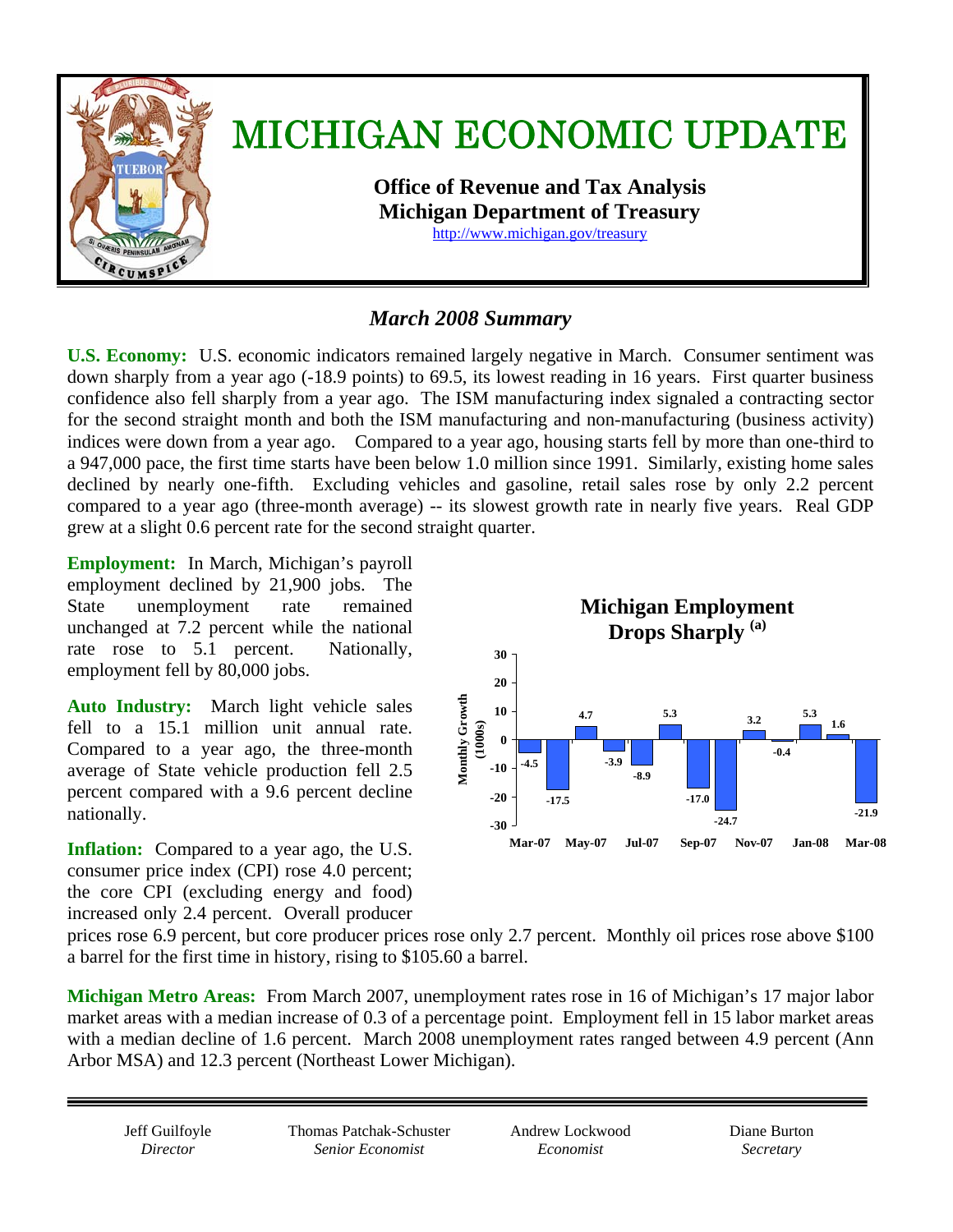#### **Labor Market Statistics**

Michigan's March monthly unemployment rate remained unchanged at 7.2 percent from last month and the current Michigan jobless rate is 0.2 percentage points above a year ago. The March U.S. unemployment rate increased 0.3 percentage points to 5.1 percent and was 0.4 percentage points above a year ago. Monthly unemployment rates fluctuate due to statistical sampling errors and data revisions.



#### **Michigan and U.S. Monthly Unemployment Rates 2005 to 2008**

Source: Michigan Dept. of Labor and Economic Growth and Bureau of Labor Statistics, U.S. Dept. of Labor

- In March, the number of people employed in Michigan was 4,635,000, down 7,000 from last month, while the labor force decreased by 5,000. The statewide total number of unemployed increased by 2,000 to 360,000.
- United States household employment totaled 146.0 million persons in March, down 24,000 from February. The labor force rose by 410,000 from last month, which meant that there were 434,000 more unemployed people nationally, compared to February.

|                          |         | Jan   | Feb   | Mar                     | <b>Change From</b> |             |                  |          |
|--------------------------|---------|-------|-------|-------------------------|--------------------|-------------|------------------|----------|
|                          | 2007    |       |       |                         | <b>Prior Month</b> |             | <b>Last Year</b> |          |
|                          | Average | 2008  | 2008  | 2008                    | Level              | $\%$        | Level            | $\%$     |
| Michigan                 |         |       |       |                         |                    |             |                  |          |
| Labor Force              | 5,020   | 5,003 | 5,000 | 4,995                   | $-5$               | $-0.1\%$    | $-41$            | $-0.8\%$ |
| Employed                 | 4,660   | 4,650 | 4.642 | 4,635                   | -7                 | $-0.2\%$    | $-51$            | $-1.1\%$ |
| Unemployed               | 360     | 353   | 358   | 360                     | 2                  | 0.6%        | 10               | 2.8%     |
| <b>Unemployment Rate</b> | 7.2%    | 7.1%  | 7.2%  | 7.2%                    | n.a.               | $0.0\%$ pts | n.a.             | $0.2\%$  |
| <b>United States</b>     |         |       |       |                         |                    |             |                  |          |
| Labor Force              | 153.124 |       |       | 153,824 153,374 153,784 | 410                | 0.3%        | 2.086            | 1.4%     |
| Employed                 | 146,047 |       |       | 146,248 145,993 145,969 | $-24$              | $0.0\%$     | 1,390            | 1.0%     |
| Unemployed               | 7.078   | 7.576 | 7.381 | 7,815                   | 434                | 5.9%        | 696              | 9.8%     |
| Unemployment Rate        | 4.6%    | 4.9%  | 4.8%  | 5.1%                    | n.a.               | $0.3\%$ pts | n.a.             | 0.4%     |
|                          |         |       |       |                         |                    |             |                  |          |

#### **Employment by Place of Residence** (in thousands)<sup>(a)</sup>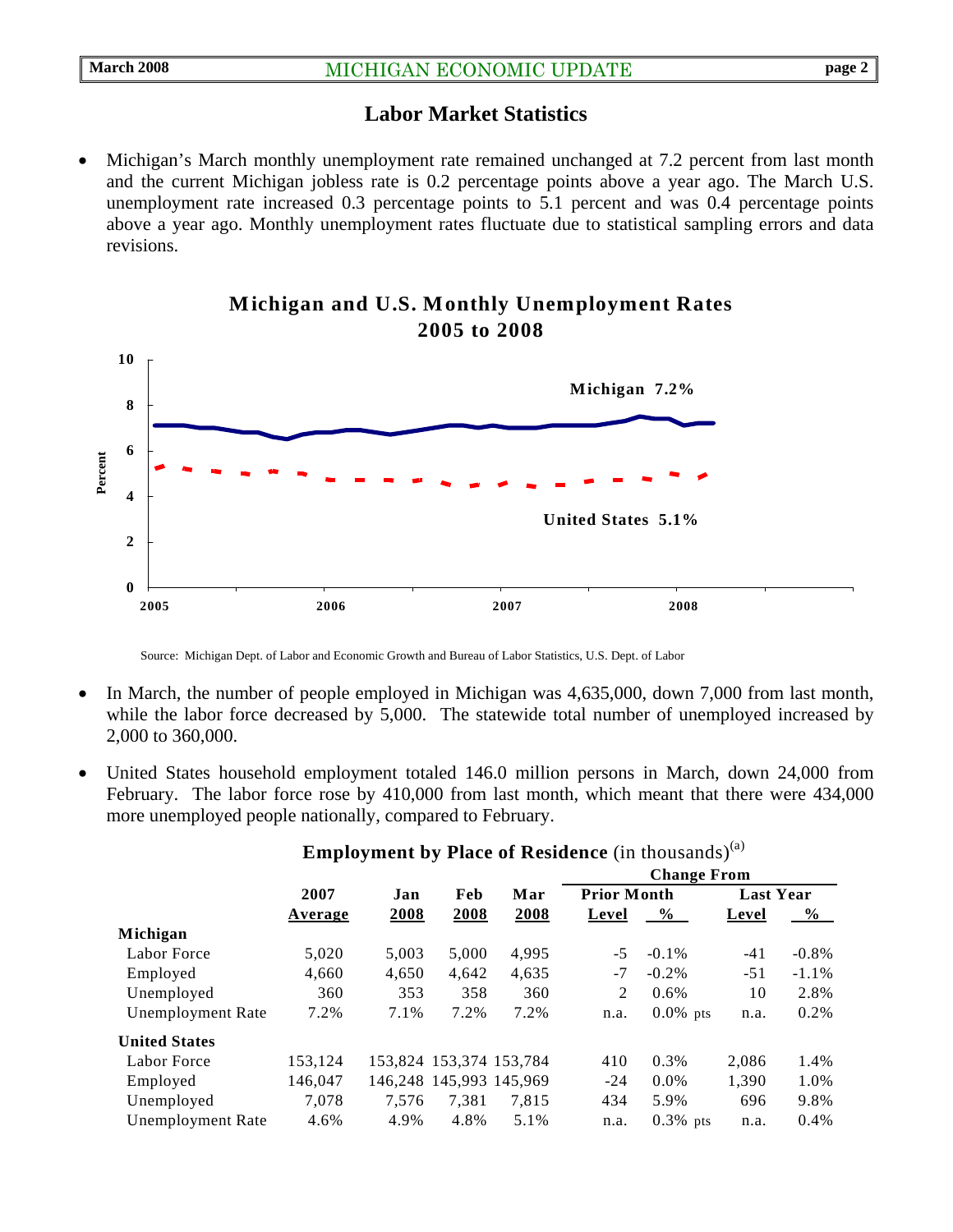#### **Employment by Place of Work**

• From March 2007 to March 2008, Michigan wage and salary employment decreased 74,000 (1.7) percent).State wage and salary employment decreased 22,000 from February. Nationally, March 2008 wage and salary employment rose 536,000 (0.4 percent) from a year ago but was down 80,000 from last month.



#### **Wage and Salary Employment Growth March 2007 to March 2008**

- In the goods-producing sector, Michigan employment fell 7.4 percent from a year ago while private service-producing sector employment decreased 0.1 percent compared to last year. From a year ago, March national employment in the goods-producing sector fell 2.8 percent but increased 1.0 percent in the private service-producing sector.
- Manufacturing weekly hours increased by 1.0 hours in Michigan compared to last year.

|                                   | <b>Michigan</b> |       |       |                | <b>United States</b> |         |         |               |
|-----------------------------------|-----------------|-------|-------|----------------|----------------------|---------|---------|---------------|
|                                   | 2007            | Mar   | Mar   | <b>Percent</b> | 2007                 | Mar     | Mar     | Percent       |
|                                   | Average         | 2007  | 2008  | <b>Change</b>  | Average              | 2007    | 2008    | <b>Change</b> |
| Wage & Salary Employment          | 4,262           | 4,287 | 4,213 | $-1.7\%$       | 137,623              | 137.310 | 137.846 | 0.4%          |
| Goods Producing                   | 791             | 809   | 749   | $-7.4%$        | 22.221               | 22.362  | 21,732  | $-2.8\%$      |
| Manufacturing                     | 617             | 630   | 583   | $-7.5\%$       | 13.884               | 13,953  | 13,643  | $-2.2%$       |
| Private Service Producing         | 2.814           | 2,819 | 2,817 | $-0.1\%$       | 93.199               | 92,805  | 93,727  | 1.0%          |
| Trade, Trans. & Utilities         | 788             | 790   | 787   | $-0.4%$        | 26,608               | 26,584  | 26,556  | $-0.1\%$      |
| <b>Services</b>                   | 1,750           | 1.750 | 1,756 | 0.3%           | 55,254               | 54,858  | 55,933  | 2.0%          |
| Local, State & Fed. Gov't         | 657             | 660   | 647   | $-2.0\%$       | 22,203               | 22,143  | 22,387  | 1.1%          |
| <b>Manufacturing Weekly Hours</b> | 42.5            | 42.6  | 43.6  | $1.0$ hrs      | 41.2                 | 41.2    | 41.3    | $0.1$ hrs     |

#### **Establishment Employment** (in thousands)<sup>(b)</sup>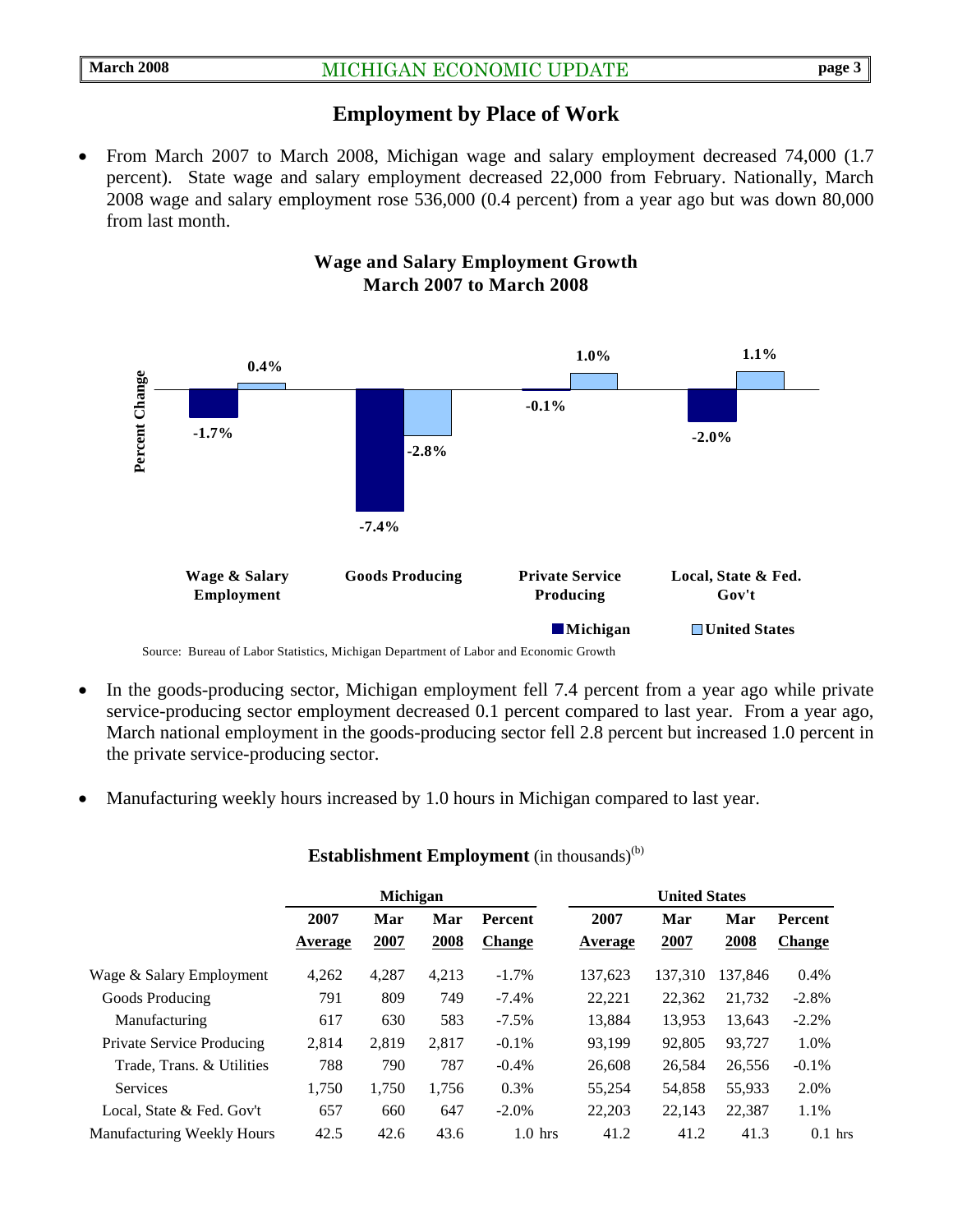#### **Motor Vehicle Industry Sales**

- At a 15.1 million unit annual rate, March 2008 light vehicle sales were down 1.7 percent from February and fell 7.2 percent compared to a year ago. Compared to a month ago, domestic light vehicle sales were down 4.5 percent and foreign light vehicle sales rose 7.3 percent. From February, auto sales were up slightly (2.7 percent) while light truck sales were down 5.7 percent.
- First quarter 2008 domestic sales were down 8.2 percent while foreign sales declined 5.1 percent. As a result, the foreign share of U.S. vehicle sales increased by 0.6 of a percentage point to 24.2 percent. Overall first quarter auto sales were down 2.6 percent; light truck sales declined sharply (-11.6 percent). Heavy truck sales were down by nearly one-third (-31.8 percent).
- March light vehicle inventories fell 6.9 percent from a year ago; days of supply were down by 1 day.

#### **First Quarter 2008 Light Vehicle Sales Down Sharply Compared to a Year Ago**



#### **Motor Vehicle Sales Statistics**

(Millions, unless otherwise specified)

|                                               | 2007    | Jan    | Feb    | Mar    | 3 Month | <b>Change from</b><br>Year Ago |               |
|-----------------------------------------------|---------|--------|--------|--------|---------|--------------------------------|---------------|
| Motor Vehicle Sales <sup>(c)</sup>            | Average | 2008   | 2008   | 2008   | Average | <b>Level</b>                   | $\frac{0}{0}$ |
| Autos                                         | 7.6     | 7.3    | 7.3    | 7.5    | 7.4     | (0.0)                          | $-0.5\%$      |
| Domestics                                     | 5.2     | 5.1    | 5.0    | 4.9    | 5.0     | (0.2)                          | $-3.1\%$      |
| <b>Imports</b>                                | 2.4     | 2.2    | 2.3    | 2.6    | 2.4     | 0.1                            | 4.7%          |
| <b>Import Share</b>                           | 31.2%   | 30.3%  | 31.6%  | 34.4%  | 32.1%   | $1.7\%$ pts                    |               |
| <b>Light Trucks</b>                           | 8.5     | 8.0    | 8.0    | 7.5    | 7.8     | (1.1)                          | $-13.0%$      |
| Domestics                                     | 7.1     | 6.7    | 6.7    | 6.2    | 6.5     | (1.0)                          | $-13.9%$      |
| Imports                                       | 1.4     | 1.3    | 1.3    | 1.3    | 1.3     | (0.1)                          | $-8.7\%$      |
| <b>Import Share</b>                           | 16.3%   | 16.4%  | 16.5%  | 17.4%  | 16.8%   | $0.8\%$ pts                    |               |
| <b>Total Light Vehicles</b>                   | 16.1    | 15.3   | 15.3   | 15.1   | 15.2    | (1.2)                          | $-7.2\%$      |
| <b>Heavy Trucks</b>                           | 0.4     | 0.3    | 0.3    | 0.3    | 0.3     | (0.1)                          | $-29.7%$      |
| <b>Total Vehicles</b>                         | 16.5    | 15.6   | 15.6   | 15.4   | 15.5    | (1.3)                          | $-7.8%$       |
| U.S. Light Vehicle Inventories <sup>(d)</sup> |         | Jan-08 | Feb-08 | Mar-08 | 3 Month | <b>Change</b>                  |               |
| <b>Total Car</b>                              | 1.372   | 1.380  | 1.420  | 1.369  | 1.390   | $-0.174$                       |               |
| Days Supply                                   | 56      | 69     | 63     | 52     | 61      |                                | -8 days       |
| <b>Total Truck</b>                            | 1.957   | 1.947  | 2.026  | 1.941  | 1.971   | $-0.072$                       |               |
| Days Supply                                   | 71      | 90     | 83     | 76     | 83      |                                | 7 days        |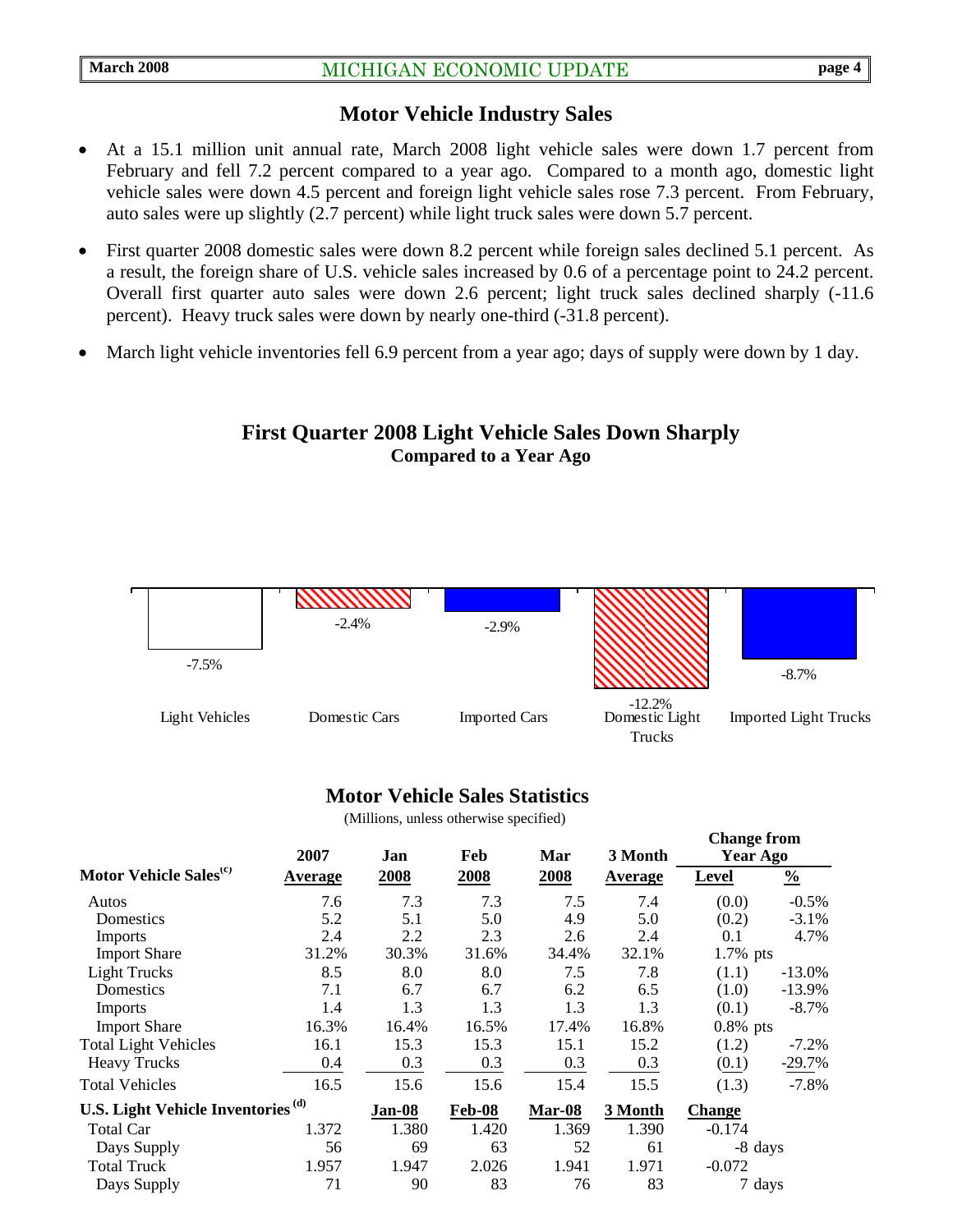#### **Motor Vehicle Industry Production**

- At 172,147 units, March 2008 Michigan motor vehicle production fell sharply (-16.8 percent) compared with a still steeper national decline (-24.6 percent). As a result, Michigan's share of national production rose 2.1 percentage points to 22.3 percent.
- Compared with a year ago, state car production was up 7.7 percent while state truck production declined very sharply (-33.5 percent). Nationally, car production was down 10.7 percent and truck production decreased 32.1 percent.
- First quarter 2008 Michigan vehicle production was down 2.5 percent from a year ago; national production fell 9.6 percent. Michigan comprised 21.6 percent of first quarter vehicle production.

**Michigan Vehicle Production Down Slightly U.S. Vehicle Production Down Substantially (e,f)** 



#### **Motor Vehicle Production Statistics**

|                                    | (Thousands, unless otherwise specified) |       |       |       |                |               | <b>Change from</b><br><b>Year Ago</b> |  |  |
|------------------------------------|-----------------------------------------|-------|-------|-------|----------------|---------------|---------------------------------------|--|--|
|                                    | 2007                                    | Jan   | Feb   | Mar   | 3 Month        | for the Month |                                       |  |  |
| <b>U.S. Production</b> (e)         | <b>Average</b>                          | 2008  | 2008  | 2008  | <b>Average</b> | <b>Level</b>  | $\frac{0}{0}$                         |  |  |
| Autos                              | 325.2                                   | 340.0 | 344.3 | 318.8 | 334.4          | (38.2)        | $-10.7\%$                             |  |  |
| Trucks                             | 582.8                                   | 512.2 | 569.8 | 453.9 | 512.0          | (214.6)       | $-32.1%$                              |  |  |
| Total                              | 908.0                                   | 852.2 | 914.1 | 772.8 | 846.3          | (252.7)       | $-24.6%$                              |  |  |
| Michigan Production <sup>(f)</sup> |                                         |       |       |       |                |               |                                       |  |  |
| Autos                              | 84.1                                    | 92.5  | 97.5  | 90.2  | 93.4           | 6.4           | 7.7%                                  |  |  |
| Trucks                             | 110.2                                   | 79.0  | 107.9 | 81.9  | 89.6           | (41.2)        | $-33.5%$                              |  |  |
| Total                              | 194.3                                   | 171.6 | 205.4 | 172.1 | 183.0          | (34.8)        | $-16.8\%$                             |  |  |
| Michigan as % of U.S.              | 21.4%                                   | 20.1% | 22.5% | 22.3% | 21.6%          | $2.1\%$ pts   |                                       |  |  |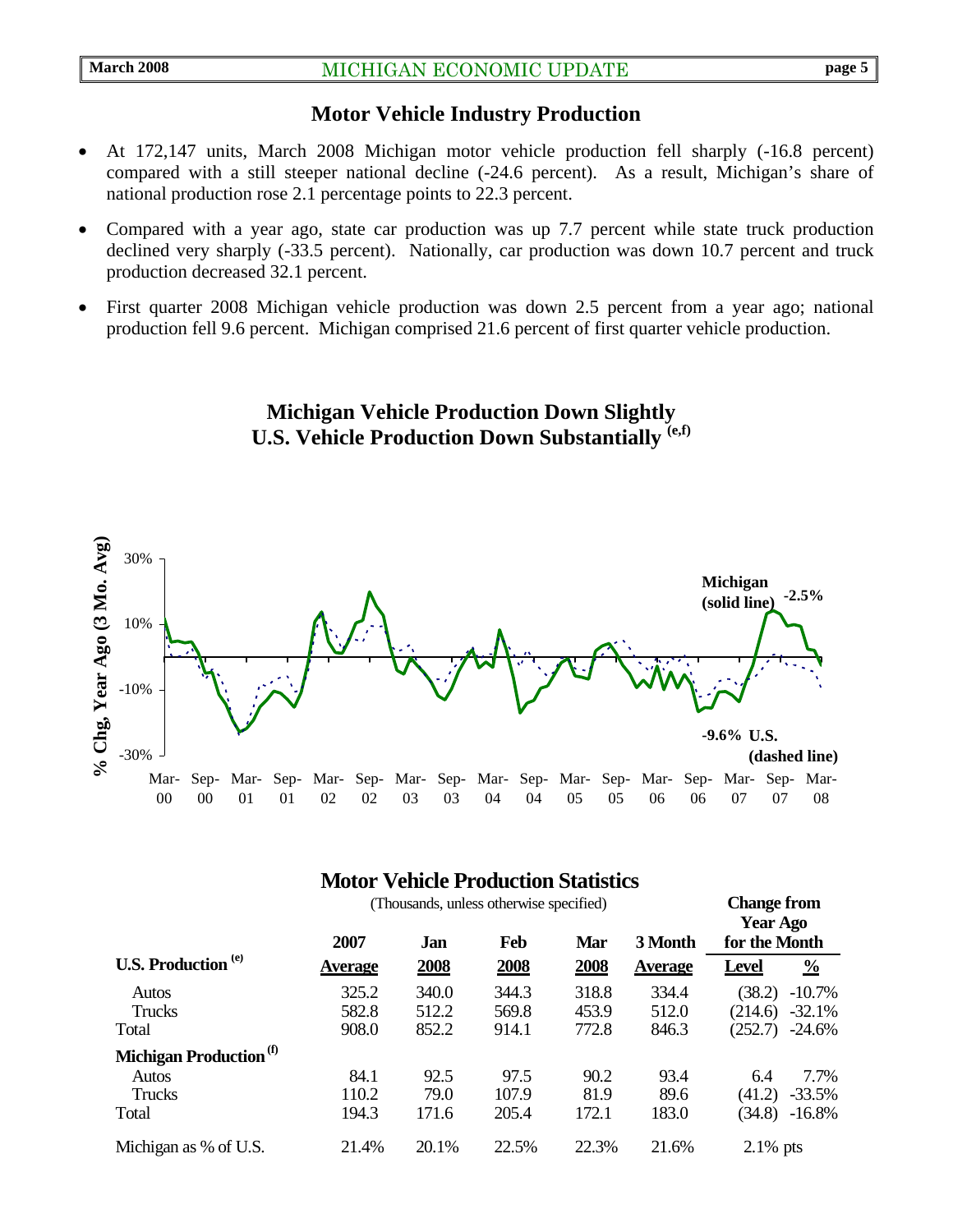# **March Unemployment Rates Rose in Sixteen Major Michigan Labor Market Areas**

(Not Seasonally Adjusted)

Compared to a year ago, unemployment rates rose in 16 major Michigan labor market areas. The median unemployment rate increase was 0.3 of a percentage point. Unemployment rates ranged between 4.9 percent (Ann Arbor MSA) to 12.3 percent (Northeast Lower Michigan).

Between March 2007 and March 2008, employment fell in 15 major labor market areas. The median employment decrease was 1.6 percent. Six areas saw employment declines exceeding 2.0 percent; two recorded declines greater than 3.0 percent: Flint MSA (4.8 percent) and Saginaw-Saginaw Township MSA (3.3 percent). Fourteen areas saw a labor force decline with a median reduction of 1.3 percent. Four areas recorded a labor force decline exceeding 2.0 percent: Flint MSA (2.7 percent), Battle Creek MSA (2.3 percent), Saginaw-Saginaw Township MSA (2.3 percent) and Jackson MSA (2.2 percent).

The Flint MSA reported the largest unemployment rate increase compared to a year ago (2.0 percentage points). The second largest rate increase was significantly smaller: 1.0 percentage point, which Monroe MSA and Saginaw-Saginaw Township MSA both recorded. Compared to February, twelve major labor markets saw non-seasonally adjusted unemployment rate declines with a median rate decrease of 0.4 of a percentage point.

Between March 2007 and March 2008, the unemployment rate rose in 63 Michigan counties, fell in 15 counties and remained unchanged in the remaining five counties. The median county unemployment rate change was a 0.3 of a percentage point. Non-seasonally adjusted unemployment county unemployment rates ranged between 4.9 percent (Washtenaw) and 22.2 percent (Mackinac).

#### Local Area Unemployment Rates<sup>(g)</sup>

| <b>Local Area</b>           | Mar<br>2007<br><b>Rate</b> | Feb<br>2008<br><b>Rate</b> | Mar<br>2008<br>Rate |
|-----------------------------|----------------------------|----------------------------|---------------------|
|                             |                            |                            |                     |
| Michigan                    | 7.3%                       | 7.7%                       | 7.9%                |
| Ann Arbor                   | 4.6%                       | 4.9%                       | 4.9%                |
| <b>Battle Creek</b>         | 7.2%                       | 7.4%                       | 7.0%                |
| <b>Bay City</b>             | 7.3%                       | 7.7%                       | 7.8%                |
| Detroit-Warren-Livonia      | 7.4%                       | 7.7%                       | 8.1%                |
| Flint                       | 8.6%                       | 9.3%                       | 10.6%               |
| <b>Grand Rapids-Wyoming</b> | 6.1%                       | 6.5%                       | 6.3%                |
| <b>Holland-Grand Haven</b>  | 5.7%                       | 6.5%                       | 6.1%                |
| <b>Jackson</b>              | 7.8%                       | 8.3%                       | 7.9%                |
| Kalamazoo-Portage           | 5.8%                       | 6.3%                       | 5.9%                |
| Lansing-East Lansing        | 5.8%                       | 6.3%                       | 6.1%                |
| Monroe                      | 6.5%                       | 7.6%                       | 7.5%                |
| Muskegon-Norton Shores      | 7.2%                       | 7.9%                       | 7.6%                |
| Niles-Benton Harbor         | 7.2%                       | 7.8%                       | 7.3%                |
| Saginaw-Saginaw Township    | 7.5%                       | 8.1%                       | 8.5%                |
| <b>Upper Penisula</b>       | 8.7%                       | 9.2%                       | 8.9%                |
| Northeast Lower Mich        | 12.0%                      | 13.0%                      | 12.3%               |
| Northwest Lower Mich.       | 9.2%                       | 9.8%                       | 9.3%                |

**Unemployment Rate Change March 2008 (g)**

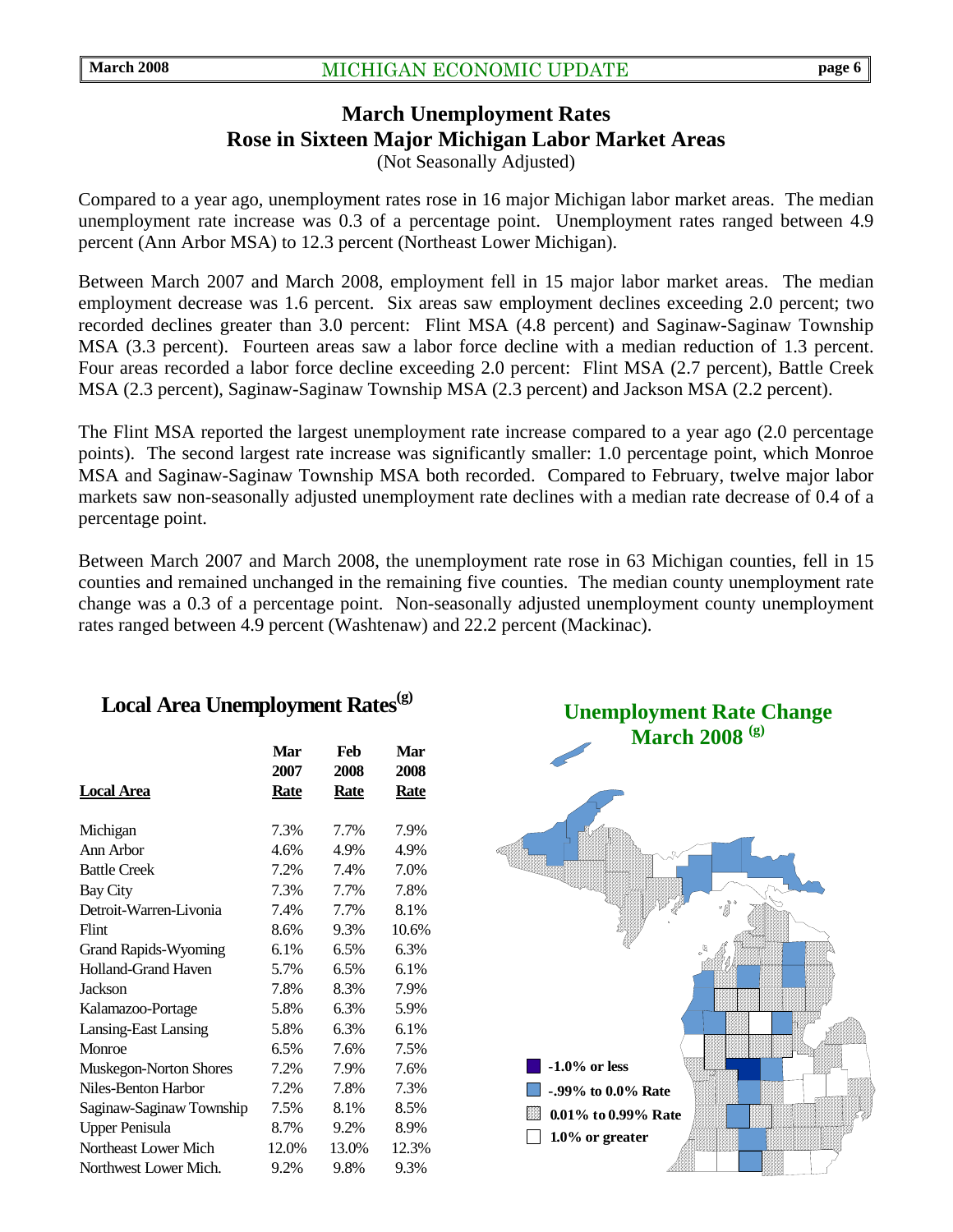## **U.S. Economic Conditions**

|                                                |                |                |                                             |                | <b>Change from</b>      |
|------------------------------------------------|----------------|----------------|---------------------------------------------|----------------|-------------------------|
|                                                | $Dec-07$       | <b>Jan-08</b>  | $Feb-08$                                    | <b>Mar-08</b>  | <b>Year Ago</b>         |
| <b>KEY ECONOMIC INDICATORS</b>                 |                |                |                                             |                |                         |
| Consumer Sentiment <sup>(h)</sup>              | 75.5           | 78.4           | 70.8                                        | 69.5           | $-18.9$ points          |
| ISM Manufacturing Index <sup>(i)</sup>         | 48.4           | 50.7           | 48.3                                        | 48.6           | $-2.1$ points           |
| ISM Non Manufacturing Index <sup>(i)</sup>     | 54.4           | 41.9           | 50.8                                        | 52.2           | $-0.8$ points           |
|                                                |                |                |                                             |                |                         |
| Business Executives' Confidence <sup>(j)</sup> | 2007.2<br>45.0 | 2007.3<br>44.0 | 2007.4<br>39.0                              | 2008.1<br>38.0 |                         |
|                                                |                |                |                                             |                | $-15.0$ points          |
| <b>INFLATION</b> <sup>(k)</sup>                |                |                |                                             |                | <b>Change from</b>      |
| $1982 - 84 = 100$                              | Dec-07         | <b>Jan-08</b>  | <b>Feb-08</b>                               | <b>Mar-08</b>  | <b>Year Ago</b>         |
|                                                |                |                |                                             |                |                         |
| <b>U.S. Consumer Price Index</b>               | 210.0          | 211.1          | 211.7                                       | 213.5          | 4.0%                    |
| Detroit CPI                                    | 200.2          | NA             | 202.4                                       | <b>NA</b>      | 2.2%                    |
| <b>U.S. Producer Price Index</b>               | 170.6          | 171.9          | 172.2                                       | 175.4          | 6.9%                    |
| <b>INTEREST RATES</b>                          |                |                |                                             |                |                         |
| 90 Day T-Bill <sup>(l)</sup>                   | 3.08%          | 2.86%          | 2.21%                                       | 1.38%          | $-3.59%$ points         |
| Aaa Corporate Bonds <sup>(m)</sup>             | 5.49%          | 5.33%          | 5.53%                                       | 5.51%          | $0.21\%$ points         |
|                                                |                |                |                                             |                |                         |
| <b>INDUSTRIAL PRODUCTION (m)</b>               | 112.4          | 112.6          | 111.8                                       | 112.1          | 1.6%                    |
| <b>CAPACITY UTILIZATION (m)</b>                | 81.0%          | 81.0%          | 80.3%                                       | 80.5%          | $-0.2\%$ points         |
| <b>RETAIL SALES (n)</b>                        | \$380.7        | \$382.2        | \$380.8                                     | \$381.4        | 2.0%                    |
| <b>HOUSING STARTS and SALES</b>                |                |                |                                             |                | % Change From           |
| (Millions Annual Rate)                         | Dec-07         | <b>Jan-08</b>  | $Feb-08$                                    | <b>Mar-08</b>  | <b>Year Ago</b>         |
| Housing Starts <sup>(o)</sup>                  | 1.000          | 1.083          | 1.075                                       | 0.947          | $-36.5%$                |
| Existing Home Sales <sup>(p)</sup>             | 4.910          | 4.890          | 5.030                                       | 4.930          | $-19.3%$                |
| <b>DURABLE GOODS ORDERS (q)</b>                | \$224.7        | \$214.7        | \$212.9                                     | \$212.2        | $-2.1%$                 |
| PERSONAL INCOME <sup>(c)</sup>                 |                |                |                                             |                | % Change From           |
| (Billions of Dollars)                          | 2007.1         | 2007.2         | 2007.3                                      | 2007.4         | <b>Year Ago</b>         |
| Michigan                                       | \$350.3        | \$351.0        | \$354.9                                     | \$357.3        | 4.1%                    |
| U.S.                                           |                |                | \$11,452.0 \$11,568.8 \$11,722.9 \$11,839.9 |                | 5.9%                    |
| <b>GROSS DOMESTIC PRODUCT</b>                  |                |                |                                             |                | <b>Annualized % Chg</b> |
| (Billions of Chained 2000                      | 2007.2         | 2007.3         | <u>2007.4</u>                               | 2008.1         | From Last Qtr           |
| Dollars) $(c)$                                 |                |                | \$11,520.1 \$11,658.9 \$11,675.7 \$11,693.1 |                | 0.6%                    |